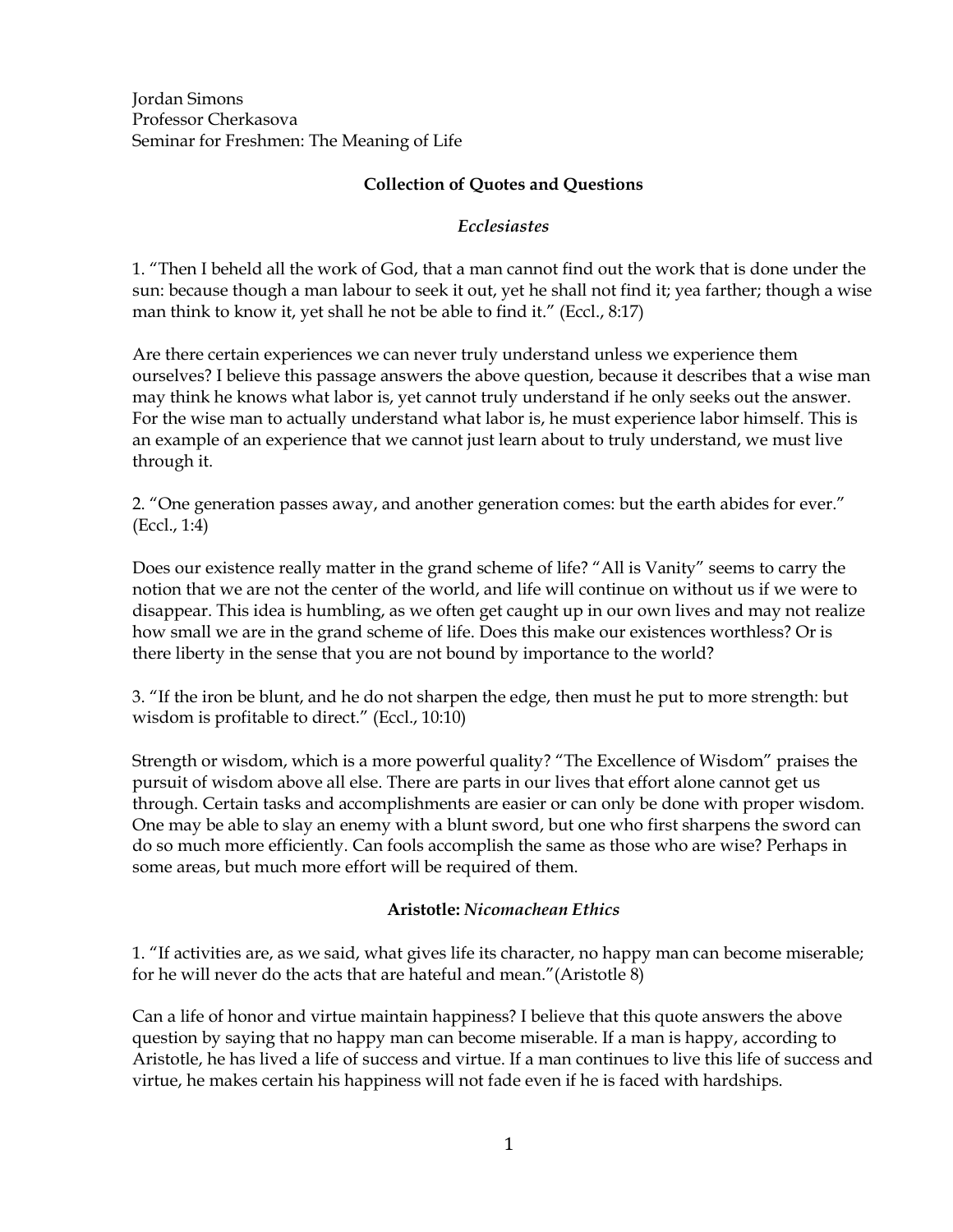2. "But not every action nor every passion admits of a mean…in the case of actions adultery, theft, murder; for all of these and suchlike things imply by their names that they themselves bad, and not excesses or deficiencies of them." (Aristotle 16)

Do the ends always justify the means? No, there are certain actions that cannot be justified for the sake of virtues. While some actions can be forgiven if done for the sake of virtue, there are actions and passions that cannot be justified.

3. "For without friends no one would choose to live, though he had all other goods." (Aristotle 27)

Are worldly possessions more important than friendship? Without friendship, even the most successful and well off people would not want to continue living. Friendship is something that cannot be bought or claimed by success, yet is a universal need for man.

### **Epicurus:** *Letter to Menoeceus and Principal Doctrines*

1. "It is pointless for a man to pray to the gods for that which he has the power to obtain by himself."

Are the gods responsible for all we have in life? While certain aspects of our lives are out of our control, several aspects are within our power to influence. There is no point in praying for that which we can achieve on our own.

2. "While therefore all pleasure because it is naturally akin to us is good, not all pleasure should be chosen, just as all pain is an evil and yet not all pain is to be shunned."

Are all pleasures inherently good and all pains definitely bad? There are certain pleasures that should not be pursued due to the circumstances around them. Perhaps in seeking out a pleasure, one indulges in something that is morally corrupt. Alternatively, perhaps some pain is necessary to grow as a person. Pains such as this should not be completely rejected, to do so would stunt growth.

3. "Fate, which some introduce as sovereign over all things, he scorns, affirming rather that some things happen of necessity, others by chance, others through our own agency."

Are we in control of our Fate? There are parts of our lives that are destined to be, some parts of our Fate are not those we can fight. However, parts of our lives can be changed "through our own agency" and others by necessity or chance. Not everything is laid out on a set path to follow, our actions all have meanings in reaching our goals.

#### **Epictetus:** *The Enchiridion*

1. "You are unjust, then, and insatiable, if you are unwilling to pay the price for which these things are sold, and would have them for nothing." (Epictetus 25)

Is it wrong to envy the achievements of others? We often see that which others have and envy them. However, people often want what others have without having to take the same steps those individuals took to obtain them. One cannot expect instant gratification without having to bear any sacrifice.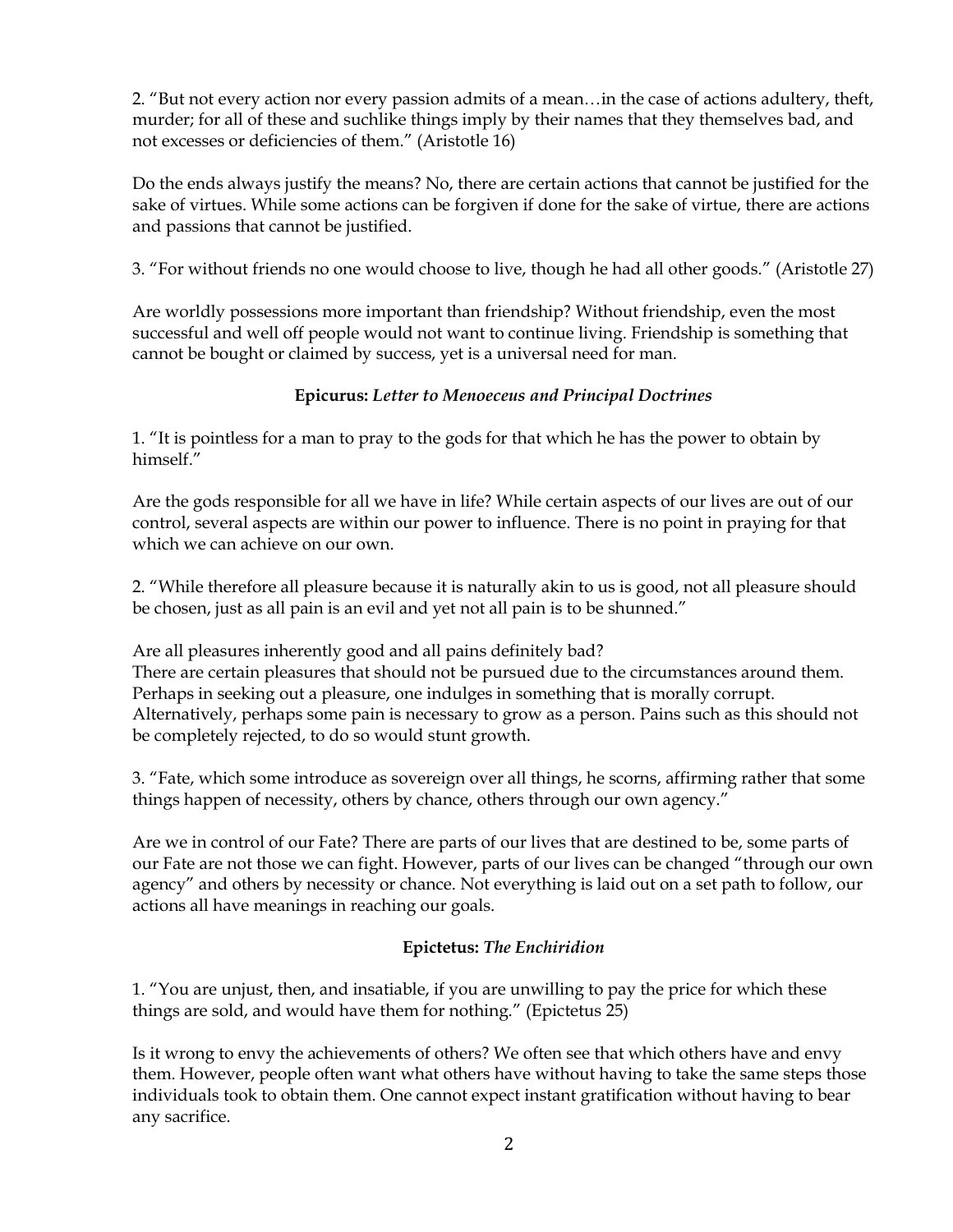2. "Consider first, man, what the matter is, and what your own nature is able to bear." (Epictetus 29)

Are we wrong to want that which we are not ready to accept? This passage reflects that we often wish for accomplishments to be given to us. For instance, one may wish to win the Olympics. That person must consider all the hard work and devotion it would take to actually accomplish that. If that person is not willing to give that hard work and devotion, then wanting an accomplishment that requires those sacrifices is foolish.

3. "For, unless you perfectly understand the principle from which anyone acts, how should you know if he acts ill?" (Epictetus 45)

Are we fit to judge the actions of others? We are very quick to judge others, but we cannot make judgments on others if we do not understand the reasoning of their actions.

## **Marcus Aurelius:** *The Emperor's Handbook*

1. "Because you have chosen not to respect yourself, you have made your happiness subject to the opinions others have of you." (Aurelius II.6)

Is our self-worth measured by the thoughts of others? We often look towards the opinions of others to affirm within ourselves our goodness based on their thoughts. By doing this, we subject our own peace of mind to their opinions. The opinions of others are out of our control, the regard for ourselves and our own happiness is not.

2. "Do not waste the rest of your life speculating about others in ways that are not to your mutual advantage." (Aurelius III.4)

Should the negative qualities in others influence our thoughts of them? Often it can be difficult to prevent oneself from thinking negative thoughts of someone who has wronged them. However, these thoughts are worthless and unnecessary. It is a waste of time that could be productive to speculate about those people. Keep your mind fixated on your own life, and your own path.

3. "Look then on how soon everything is forgotten, and gaze into the abyss of infinite time." (Aurelius IV.3)

Are the affairs of humanity the central focus of the universe? All of humanity is doomed to one day cease. Eventually all of our society will be nothing more than a glimpse back in history of the endless flow of time. To both those who have wronged you, and those who have praised you; how much value should you assign to their actions?

4. "To hope for the impossible is madness, and it is impossible for the wicked not to do wrong." (Aurelius V.17)

Could all of humanity abstain from sin? As a part of human nature, there will be those who commit wrongdoings. That is absolute, and beyond the control of any individual. One should not hope for this impossibility, but accept it.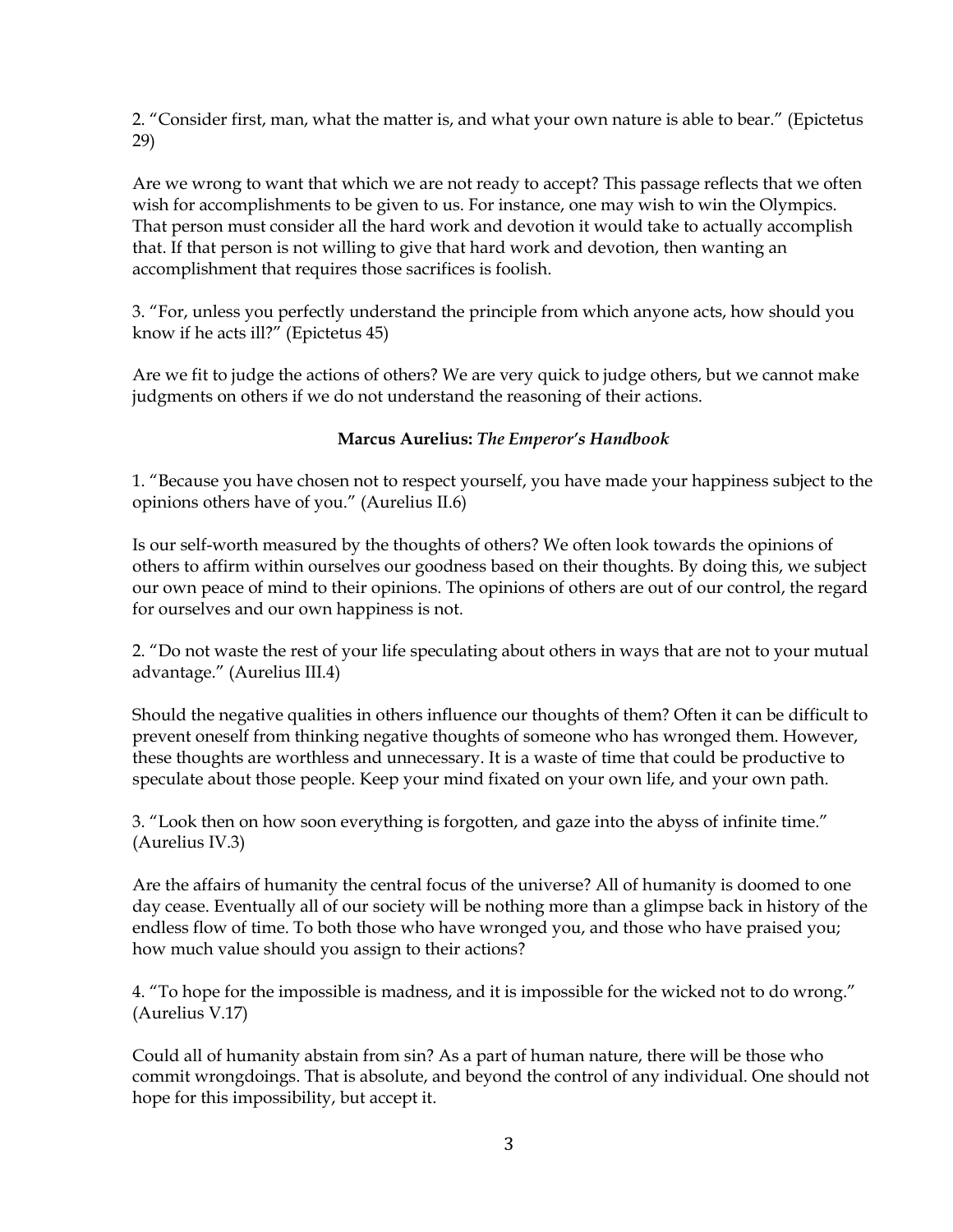5. "It is always within your power to prosper provided you are able to choose your own path wisely and can think and act in accordance with your choice." (Aurelius V.34)

Are the pursuits we choose in our power to reach? The path we choose in life is our own, and it is within our control to prosper in the goals we set for ourselves. With the determination to fight against what resists one in their pursuit of prosperity, they can reach their goals.

### **Giovanni Pico della Mirandola:** *Oration on the Dignity of Man*

1. "I have placed you at the very center of the world, so that from that vantage point you may with greater ease glance round about you on all that the world contains." (pg. 2)

How important is humanity in the scheme of life? Humanity is at the very center of the world, all around us is there for our own benefit. We are extremely important in the grand scheme of life, and our existence is full of meaning and purpose.

2. "But upon man, at the moment of his creation, God bestowed seeds pregnant with all possibilities, the germs of every form of life." (pg. 2)

Are humanity's endeavors limited? Our destiny is not immutable, anything humanity dreams can also be the fate they will experience. Within all of us exists the possibility to experience nearly anything we would like. Mirandola even states that humanity could regress to being brutish, if they so desire. Or, they could ascend to that of a heavenly being. Everything is within our power and our reach.

#### **Francesco Petrarch:** *The Ascent of Mont Ventoux*

1. "All such qualities, however difficult they are to bear, can be borne at home: loving friendship is able to endure everything; it refuses no burden."

Does true friendship have limitations? Petrarca states that true friendship is accepting of all qualities, yet he will not bring his friends with him on his journey because he cannot bear their qualities on such a trip. Are his friendships of a loving and true nature? If one were to create an intrinsic and genuine friendship, it could withstand all difficulties.

2. "But nature is not overcome by man's devices; a corporeal thing cannot reach the heights by descending."

Can nature be changed by the will of humanity? Humanity's schemes or will cannot change nature itself. Despite how crafty one may be, they cannot hope to ascend a mountain while descending. The protagonist scours a valley for a simple way up the mountain, yet either way he will still need to climb.

## **Lao Tzu:** *Tao Te Ching*

1. "Not-knowing is true knowledge./ Presuming to know is a disease./ First realize that you are sick:/ then you can move toward health." (pg. 71)

Is knowledge more important than open-mindedness? Those convinced they are correct are often very difficult to be persuaded otherwise. Presuming you have the correct idea is like a disease, it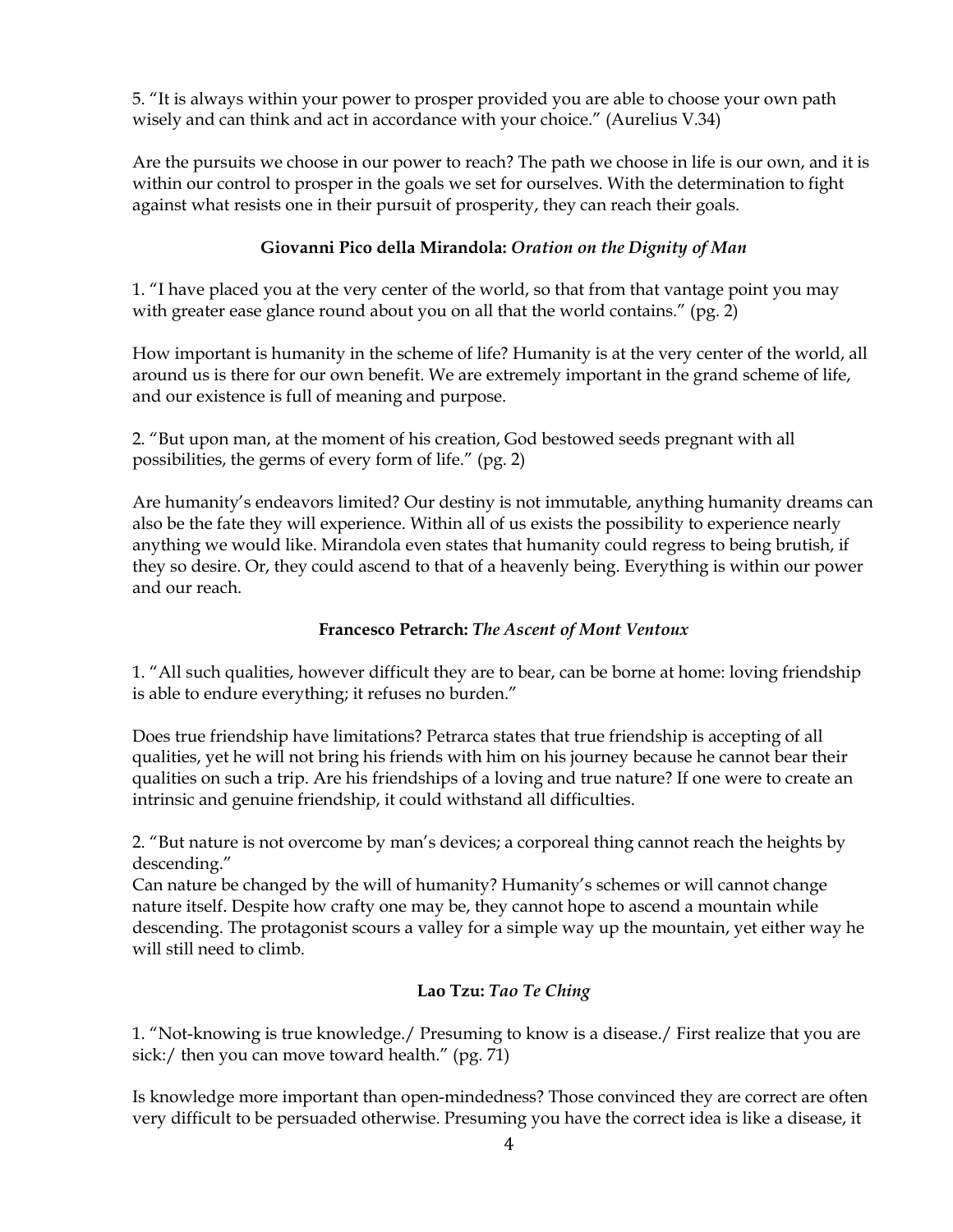prevents you from recognizing or considering any concepts beyond what you think you know. Having a closed mind condemns you to a life of ignorance.

2. "If you look to others for fulfillment,/ you will never truly be fulfilled./ If your happiness depends on money,/ you will never be happy with yourself." (pg. 44)

Where does happiness reside? Our fulfillment and happiness only resides within ourselves. It cannot be given to us by others, because then they would have the power to take it away. If we look within ourselves to find what we seek, then it cannot be taken from us by anyone else.

3. "Trying to control the future/ is like trying to take the master carpenter's place./ When you handle the master carpenter's tools,/ chances are that you'll cut your hand." (pg. 74)

Is it our power to shape the future? We can guide ourselves towards the path we choose, but ultimately are not in control of what the future holds. It is not our place to decide what the future will hold, and trying to take that place will only result in our own harm.

# **Chuang Tzu:** *The Way of Chuang Tzu*

1. "Every man knows how useful It is to be useful./ No one seems to know/ How useful it is to be useless." (pg. 59)

Is having a use something that should be valued over all else? When something has a use, it is bound to be used up. A cinnamon tree is useful if it is edible, therefore it is cut down. We see having a use as the most important thing in life, but what if that use is not beneficial to us? If our use can destroy us, wouldn't it be much better to be useless? Without a specific use, one's possibilities are endless and vast.

2. "From emptiness comes the unconditioned./ From this, the conditioned, the individual things./ So from the sage's emptiness, stillness arises:/ From stillness, action. From action, attainment." (pg. 80)

What is the value of emptiness? From emptiness, comes opportunity. If there were no emptiness in the world, there would be no opportunity. We cannot take a step forward without empty space to walk upon. We cannot properly use a table unless there is empty space around it.

3. "When we look at things in the light of Tao,/ Nothing is best, nothing is worst./ Each thing, seen in its own light,/ Stands out in its own way." (pg. 87)

Can mankind place value on one object over another? We value gold over dirt, but each has their own unique place in nature. Mankind cannot truly make one more valuable than the other. They are both part of the same whole, and one cannot be "better" than the other.

## **Arthur Schopenhauer:** *On the Suffering of the World* **&** *On the Vanity of Existence*

1. "There seems to me no better explanation of our existence than that it is the result of some false step, some sin of which we are paying the penalty." (Schopenhauer 14)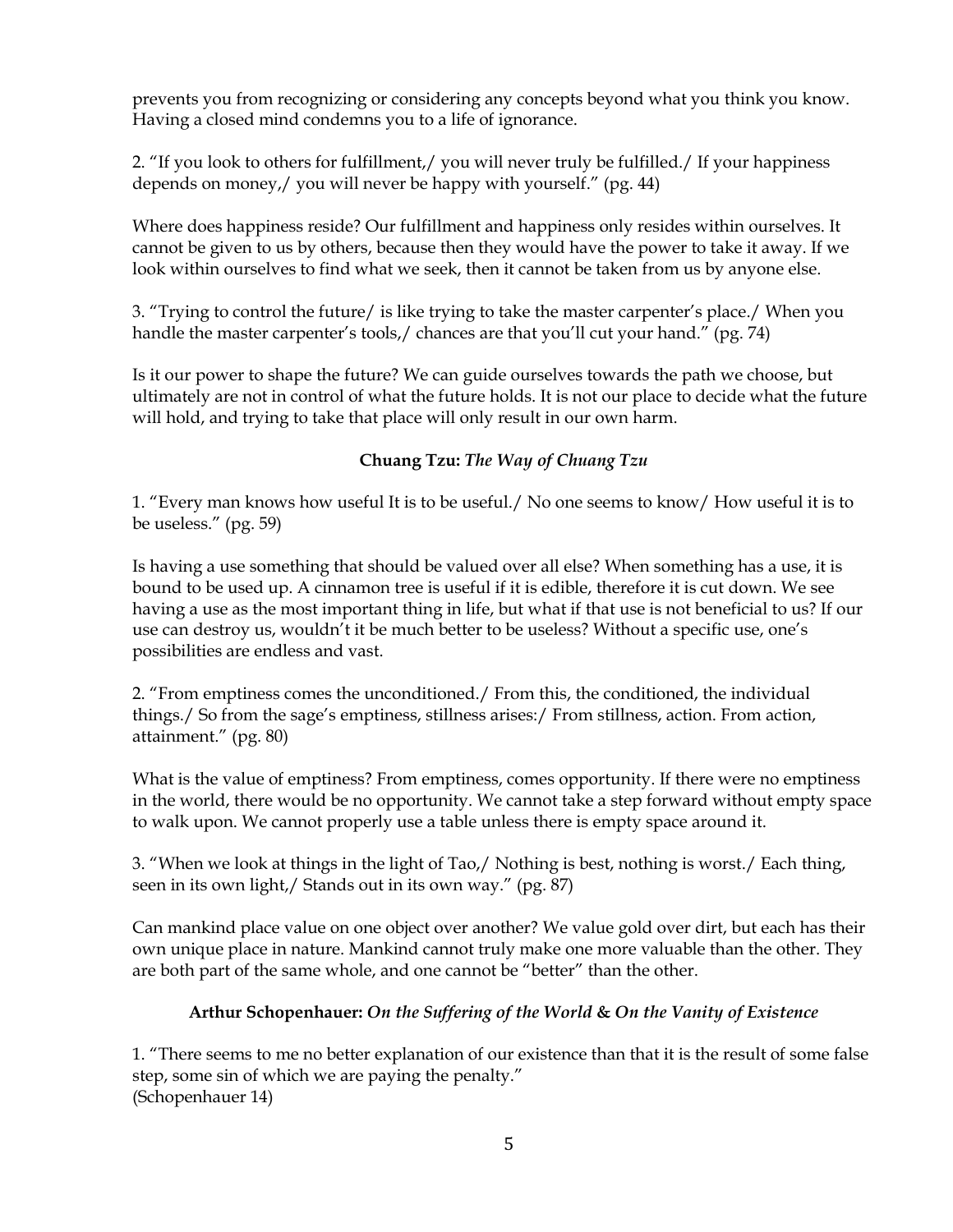What is the nature of our existence? We exist merely to pay the penalty of the sins of humanity. The general misfortune life gives us is because of that, and we cannot escape it. We will spend all of our lives suffering, and it is merely to pay the penalty of sin.

2. "I mean ambition and the feeling of honor and shame; in plain words, what he thinks about the opinion other people have of him. Taking a thousand forms, often very strange ones, this becomes the goal of almost all the efforts he makes that are not rooted in physical pleasure or pain." (Schopenhauer 9)

How much does man value the thoughts of others? We can become obsessed with how others perceive us. We can become obsessed with wanting to know, and we will often go to extremes to appease others. Stoicism also states the opinions of others are not in our control, so they should be of no concern. We can become so deeply rooted in how others feel about us, those opinions can overtake the root of our behavior.

3. "So, to gain anything we have longed for is only to discover how vain and empty it is; and even though we are always living in expectation of better things, at the same time we often repent and long to have the past back again." (Schopenhauer 20)

Can humanity achieve a sense of fulfillment? If we gain something we seek, no matter how grand, we are bound to find misery in it. Everything we long for is vain and empty, even if we do not realize it. Once we have what we long for, we look to the future expecting even better things. In other times, we look to the past and long for it. Mankind can never live in the present, only the future or the past.

4. "Human life must be some kind of mistake. The truth of this will be sufficiently obvious if we only remember that man is a compound of needs and necessities hard to satisfy; and that even when they are satisfied, all he obtains is a state of painlessness, where nothing remains to him but abandonment and boredom."(Schopenhauer 21)

Does human life have meaning? All of human life is some sort of mistake. Our existence in itself proves this. We have complex needs and we spend our lives trying to appease them, but even when we manage to do so we are only left with further boredom. When we experience boredom, we are reminded of the vain and worthless nature of our lives. We are either longing, or condemned to boredom.

## **Albert Camus:** *The Myth of Sisyphus*

1. "They had thought with some reason that there is no more dreadful punishment than futile and hopeless labor."

Is a meaningless destiny humanity's punishment? Sisyphus must roll a rock to the top of a mountain, only to have it fall back down again. He must continue this action as punishment from the Gods. If we feel our labor leads to some sort of accomplishment, we often can bear it. However, when it becomes apparent that our labor holds no purpose, we despair in it.

2. "It is during that return, that pause, that Sisyphus interests me. A face that toils so close to stones is already stone itself! I see that man going back down with a heavy yet measured step toward the torment of which he will never know the end."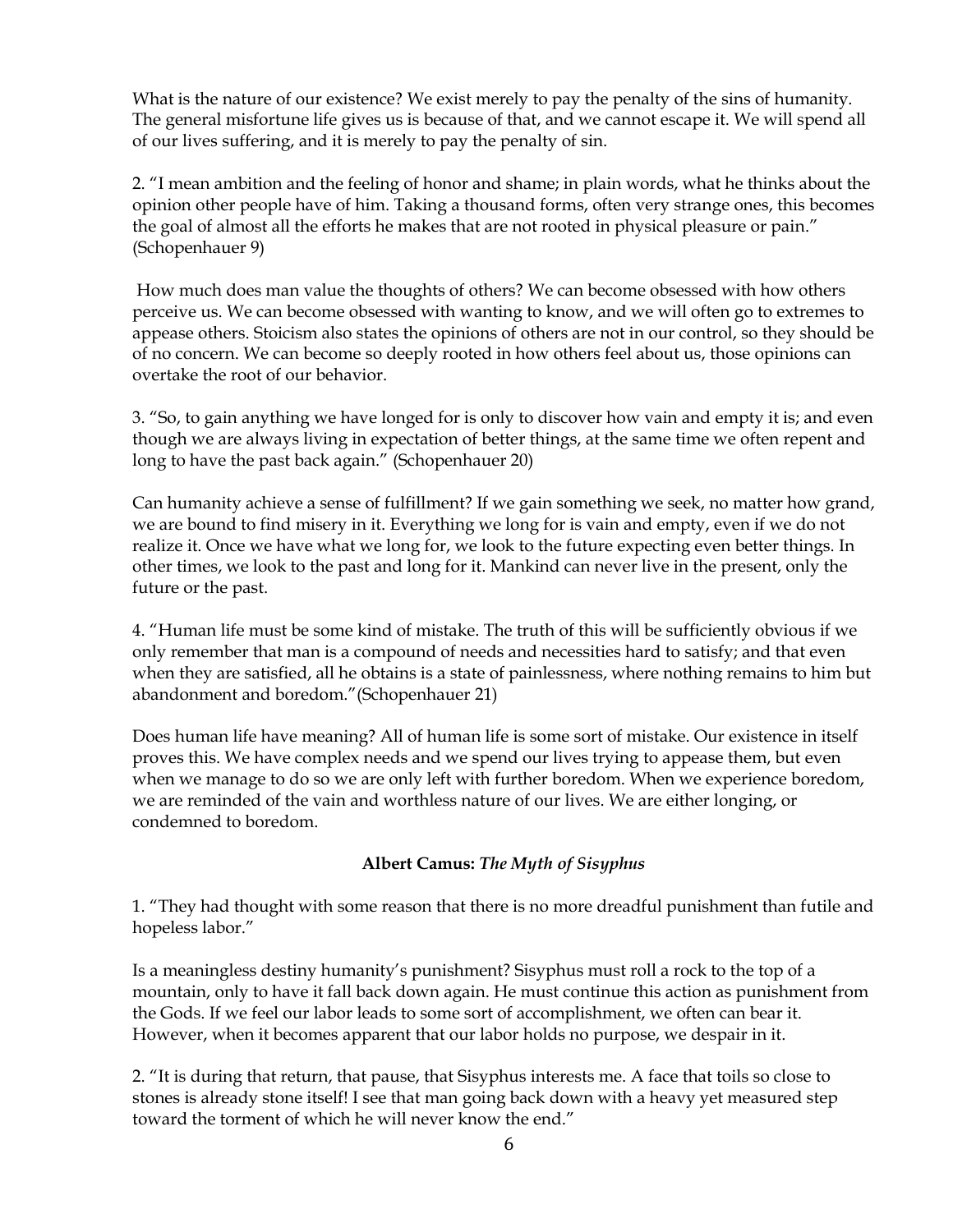Can we find comfort in rebelling against the inevitable? Sisyphus is condemned to always roll the rock up the mountain, but that does not break his spirit. He does not allow the punishment to break his spirit, and because of that becomes superior to his fate.

3. "The workman of today works every day in his life at the same tasks, and this fate is no less absurd. But it is tragic only at the rare moments when it becomes conscious."

Is futile labor only punishment for those who are conscious? If our lives truly have no meaning, why do only some despair? Only those who actually realize and accept this notion are affected by it. The everyday person may realize the same tasks are constantly before them, but does not understand the futile nature of those tasks.

### **Tolstoy:** *The Death of Ivan Ilyich*

1. "It is as if I had been going downhill while I imagined I was going up. And that is really what it was. I was going up in public opinion, but to the same extent life was ebbing away from me." (Tolstoy 56)

Can one live a "wrong" life? Ivan has everything going for him in his life. Ivan is a successful individual with several social connections and a well-paying job. Ivan lives a "wrong" life by not making any intrinsic relationships with anyone else, everybody he knows is just for some sort of social advantage. He even marries his own wife, Praskovya, just because it is beneficial and convenient. Ivan lives his life the wrong way and therefore is not prepared for death, he only realizes this fully when he is very near death.

2. "Ivan Ilych's life had been most simple and most ordinary and therefore most terrible."(Tolstoy 22)

What makes for an empty existence? A simple, ordinary, and successful life does not seem like it would be a terrible one. However, it is the ordinary and monotonous nature of our existence that makes it terrible. We are trapped in our lives and their meaningless existence. Ivan has a successful life, but his existence has little meaning.

#### **Walpola Rahula:** *What the Buddha Taught*

1. "Repugnance (pratigha) is explained as "ill-will with regard to living beings, with regard to suffering and with regard to things pertaining to suffering. Its function is to produce a basis for unhappy states and bad conduct." Thus it is wrong to be impatient at suffering. Being impatient or angry at suffering does not remove it." (pg. 28)

How should mankind view suffering? Without the basis for bad states and bad conduct, how could there be positive variations of them? Suffering is constant in the universe, and we cannot escape or prevent that. Therefore, we should not be impatient or angry with the notion of suffering, it will not go away.

2. "If the medicine is good, the disease will be cured. It is not necessary to know who prepared it, or where it came from." (pg. 8)